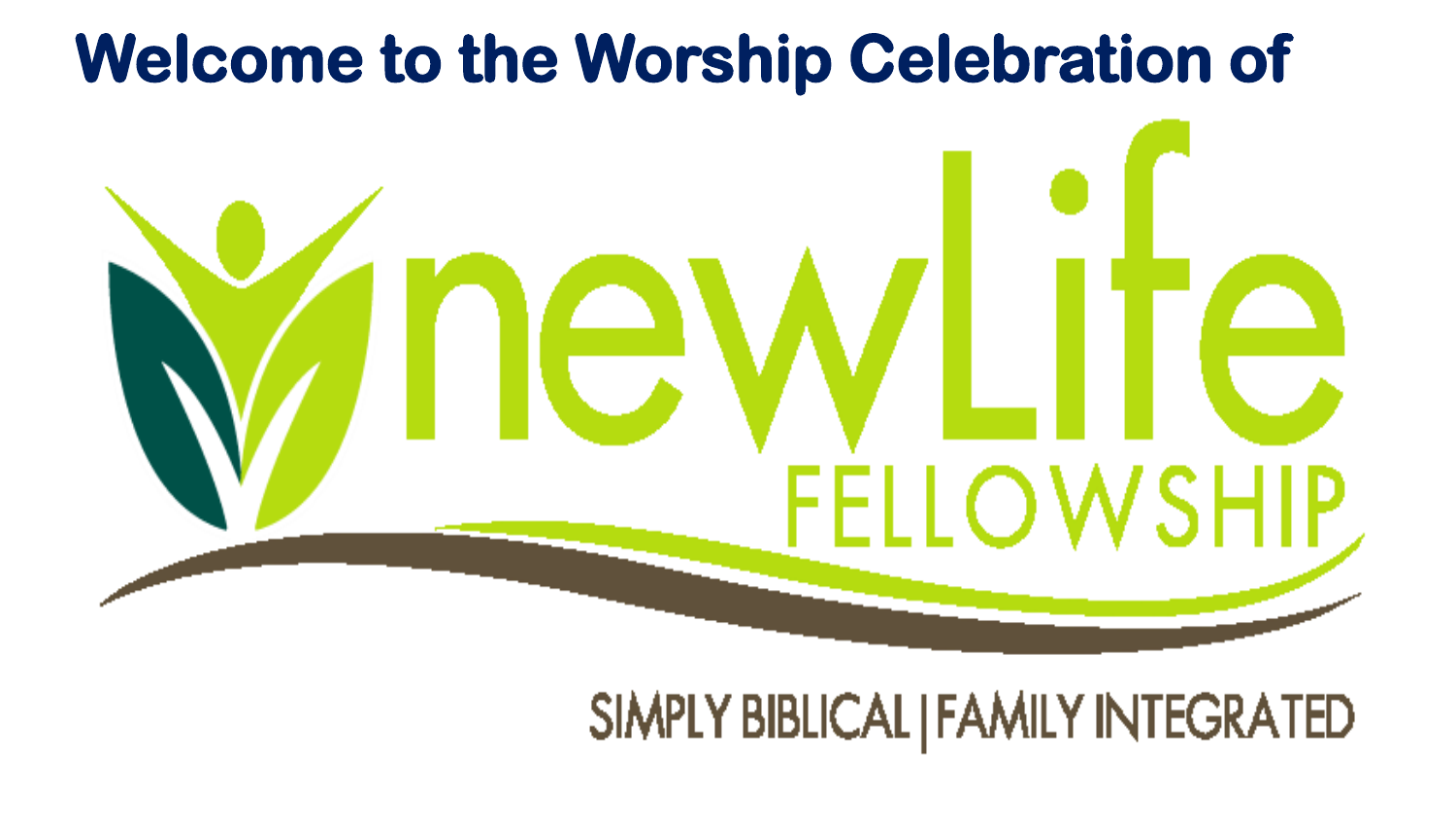**Church – The Beginnings, Part 42 Are Jews and Gentiles Saved the same way? Acts 15:1-31**

# SALVATION

is found in no one else for there is no other name<br>given under haven

by which we must be

**ACTS 4:1**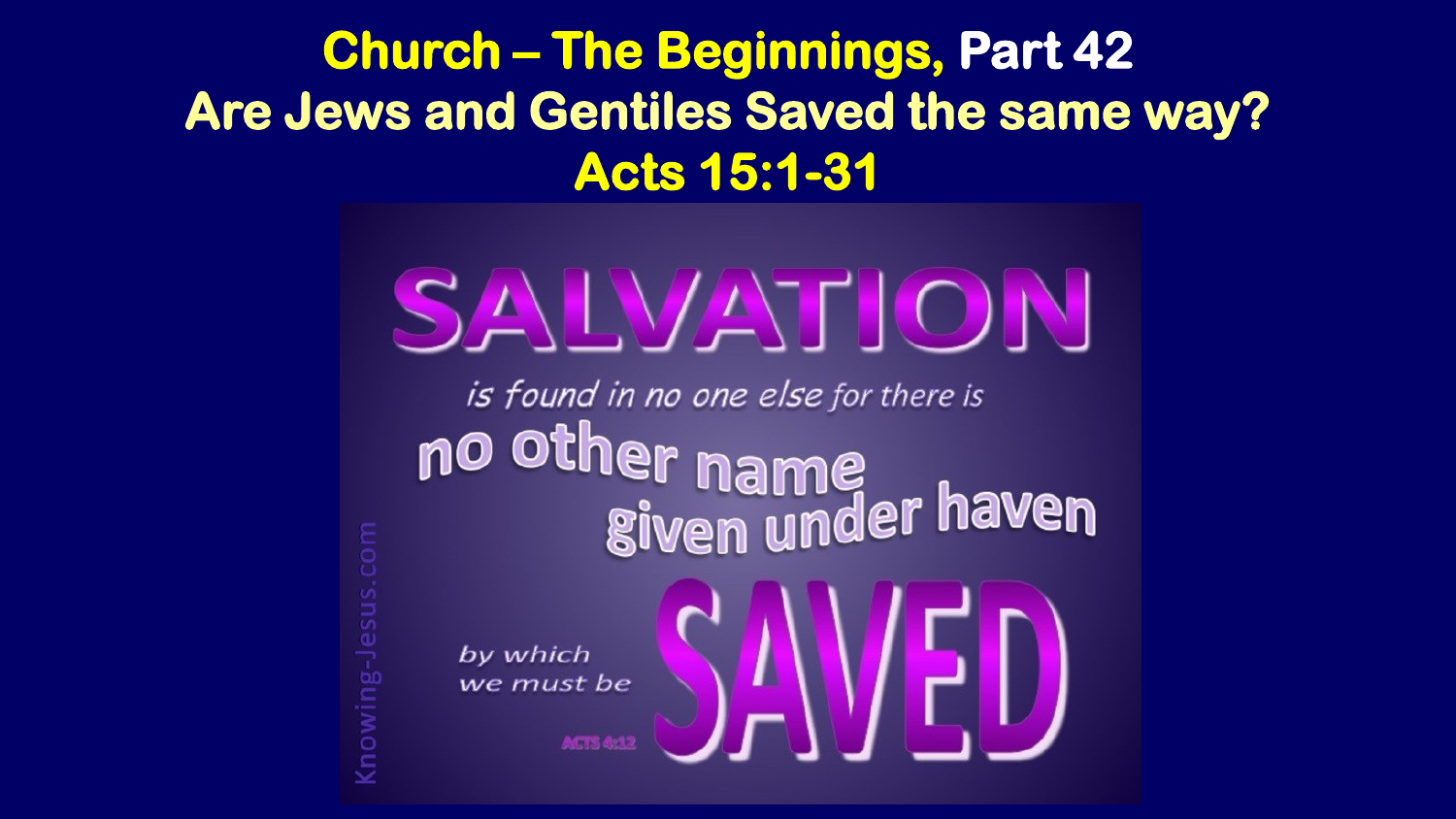**Some men came down from Judea and began teaching the brethren, "Unless you are circumcised according to the custom of Moses, you cannot be saved." (2) And when Paul and Barnabas had great dissension and debate with them, the brethren determined that Paul and Barnabas and some others of them should go up to Jerusalem to the apostles and elders concerning this issue. (3) Therefore, being sent on their way by the church, they were passing through both Phoenicia and Samaria, describing in detail the conversion of the Gentiles, and were bringing great joy to all the brethren. (4) When they arrived at Jerusalem, they were received by the church and the apostles and the elders, and they reported all that God had done with them. (5) But some of the sect of the Pharisees who had believed stood up, saying, "It is necessary to circumcise them and to direct them to observe the Law of Moses." (6) The apostles and the elders came together to look into this matter.**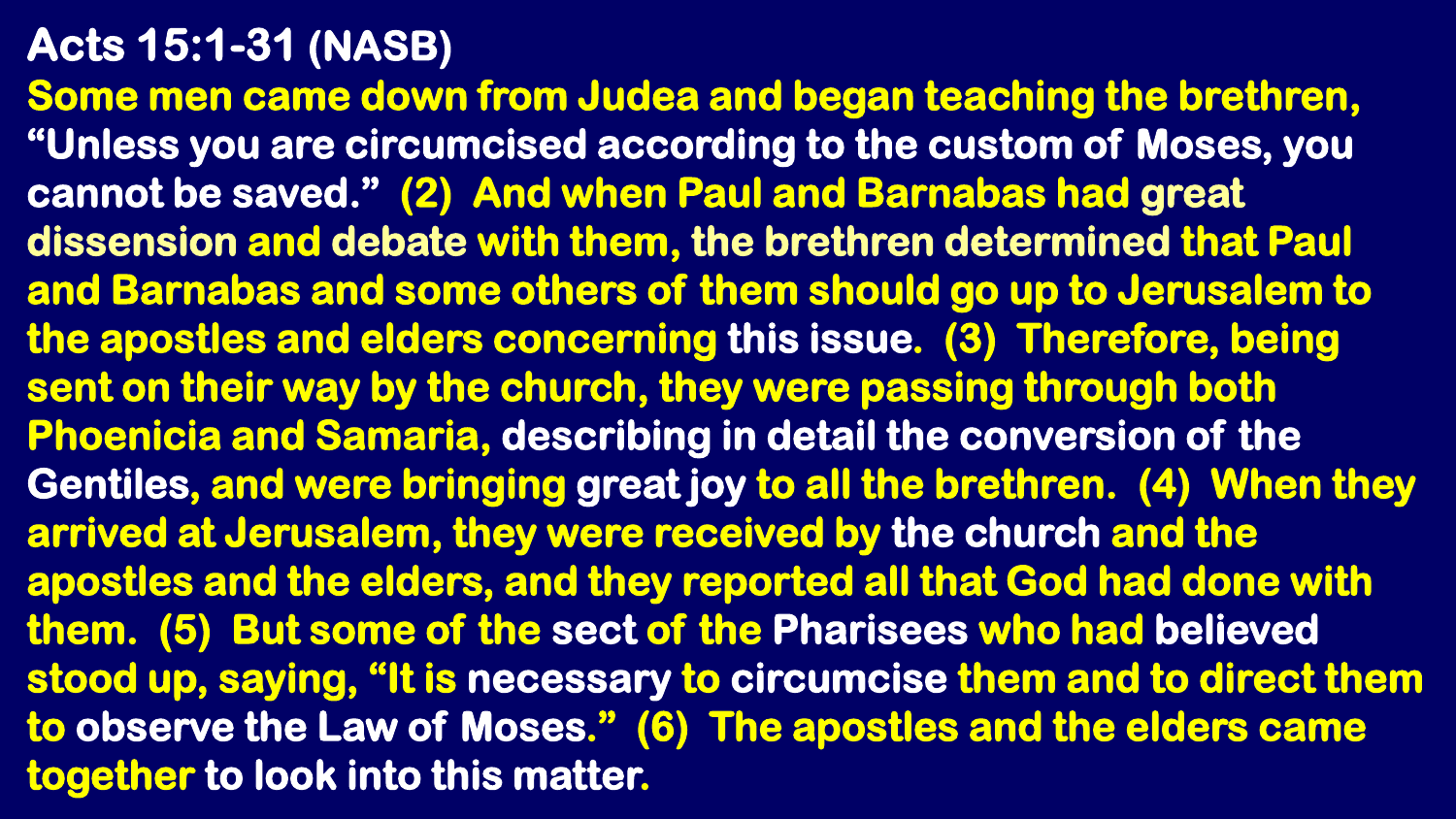#### **What's Issue?**

**Should new Believers from Gentile Backgrounds become Jews first … that is** 

**Should they convert to some form of Judaism (of course these guys want folks to become Pharisees … ) and then Receive Jesus Christ?**

**After a Gentile Person is Saved .. Should he / she make sure that he/she follows all the strict Jewish Traditions and the Laws of Moses? (that is really what they are saying)**

**Today – When we share the Gospel are do we have to make sure that the newly Born Again Christian needs to adopt all of our "Christian Traditions" (those not actually in the Bible?)**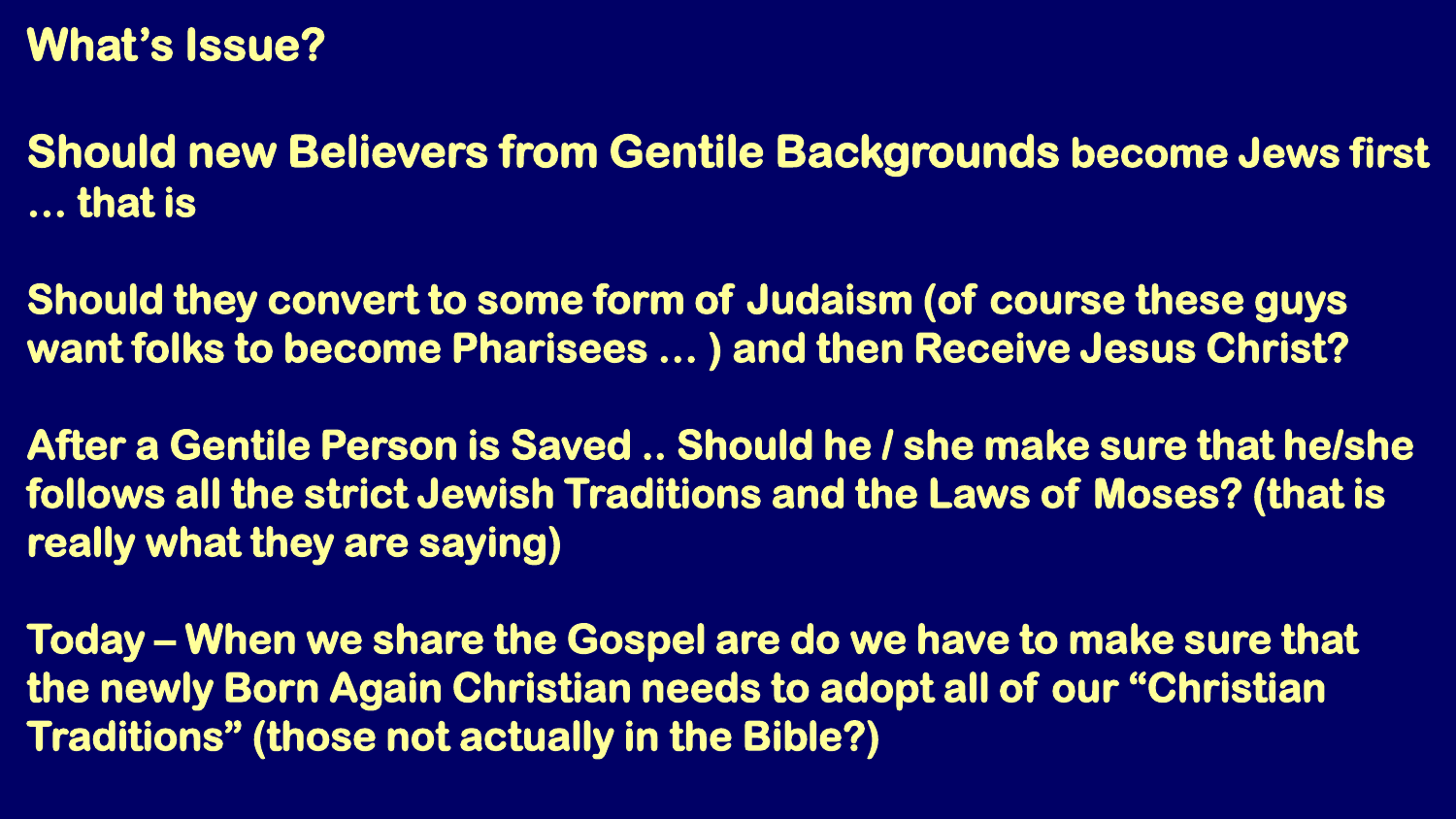#### **The Issue Goes Deeper …**

# **It has Everything to Do with COVENANT …**

**The Jews / Israel was under the Mosaic Covenant … But after the Day of Pentecost (Acts 2) … the NEW COVENANT was brought to Earth – The Holy Spirit cause the Church to be BORN …** 

**We know from Jeremiah 31:31-33 / Ezek. 36:25-27 / and the book of Hebrews The New Covenant in the Messiah of Israel – Jesus Christ is DIFFERENT and NOT Like the Mosaic Covenant … and Gentiles are to brought into this New Covenant**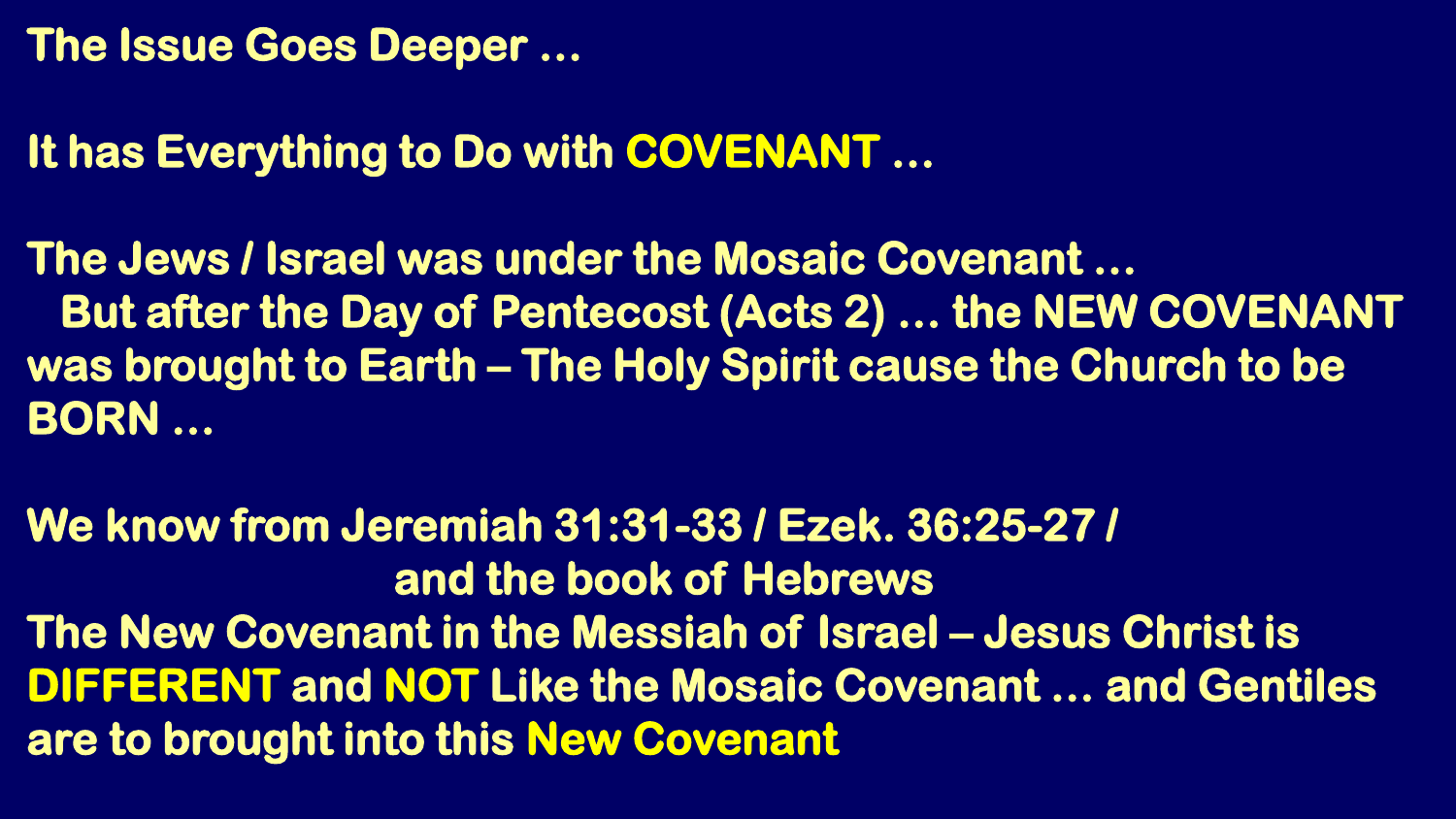# **We know from Jeremiah 31:31-33 / Ezek. 36:25-27 / and the book of Hebrews**

**The New Covenant in the Messiah of Israel – Jesus Christ is DIFFERENT and NOT Like the Mosaic Covenant … and Gentiles are to brought into this New Covenant**

**No more need of the Tabernacle/Temple – we are the Temple No more need of the Levitical Priesthood – Jesus is the New High Priest according to Melchizedek, etc. (Hebrews 7:1ff)**

**So, what about other parts of the Old Mosaic Covenant … ? Is now OK to Murder? (what about the 10 commandments, etc.)**

**Let's see what Peter has to say about all of this …**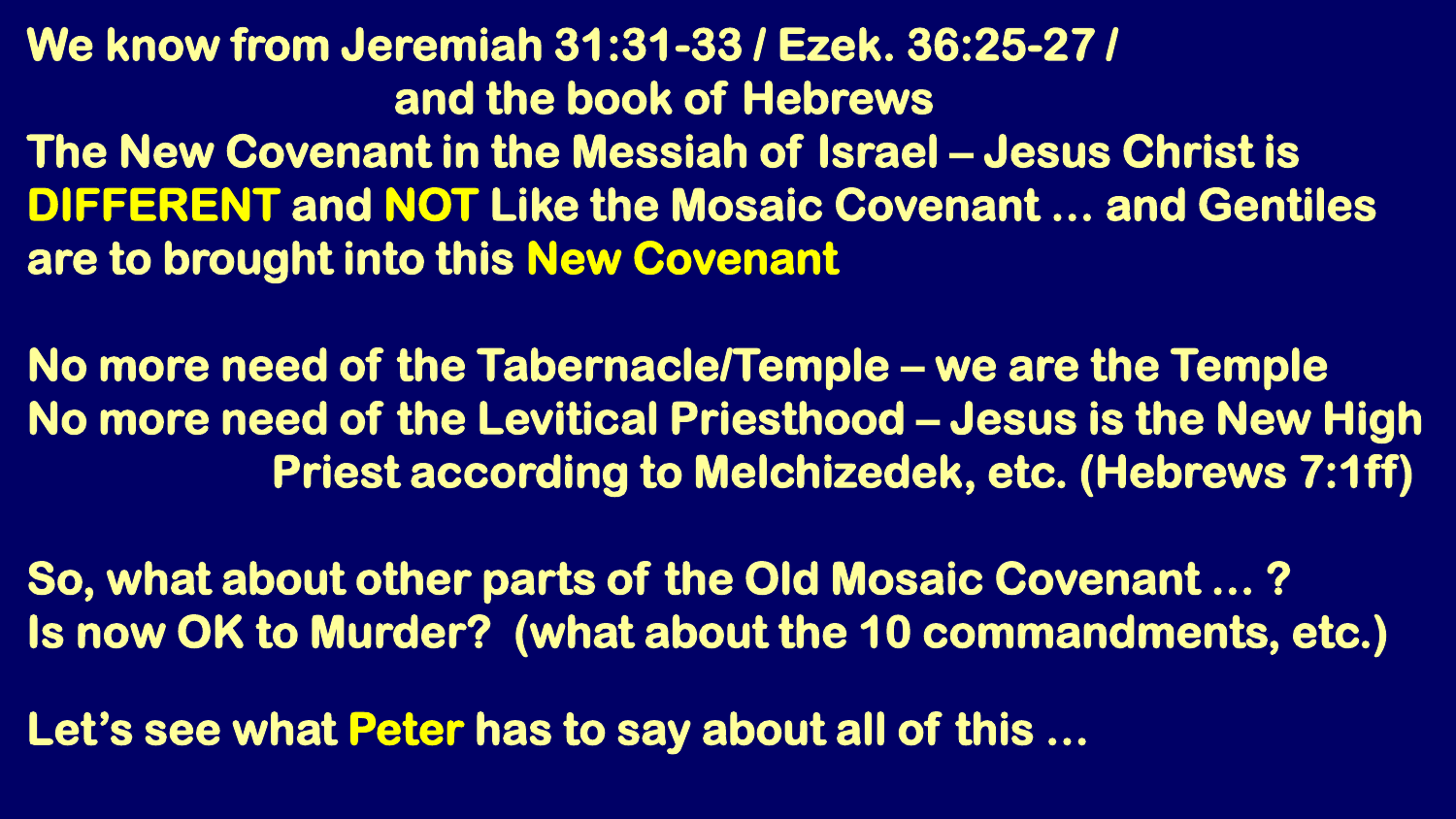**(7) After there had been MUCH DEBATE, Peter stood up and said to them, "Brethren, you know that in the early days God made a choice among you, that by my mouth the Gentiles would hear the word of the gospel and believe. (8) And God, who knows the heart, testified to them giving them the Holy Spirit, JUST AS HE ALSO DID TO US; (9) and He made NO distinction between us and them, cleansing their hearts by faith. (10) Now therefore WHY do you put God to the test by placing upon the neck of the disciples a yoke which neither our fathers nor we have been able to bear? (11) But we believe that we are SAVED through the grace of the Lord Jesus, in the SAME WAY as they also are." (12) All the people kept silent, and they were listening to Barnabas and Paul as they were relating what signs and wonders God had done through them among the Gentiles.**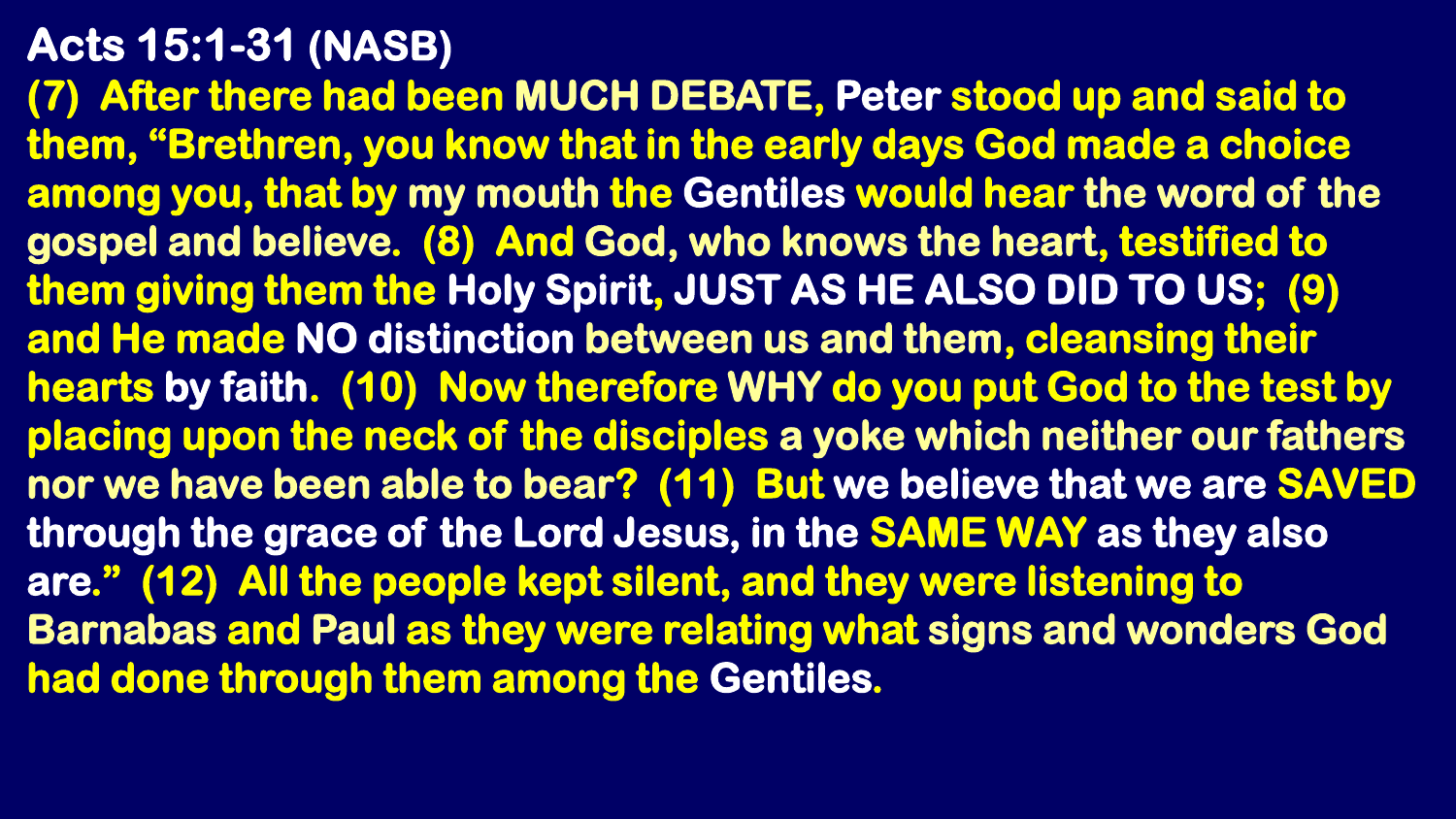## **SAVED in CHRIST by the HOLY SPIRIT … In the SAME WAY …**

**So, those 120 Jews up in the upper Room on the Day of Pentecost (Acts 2) – were SAVED in the exactly the SAME WAY as those Gentile God-fearers Cornelius and his household in Caesarea in Acts 10 (ref. 11:1-18),**

**Acts 11:17-18 – "Therefore if God gave to them the same gift as He gave to us also after believing in the Lord Jesus Christ, who was I that I could stand in God's way?" (18) When they heard this, they quieted down and glorified God, saying, "Well then, God has granted to the Gentiles also the REPENTANCE that leads to LIFE."**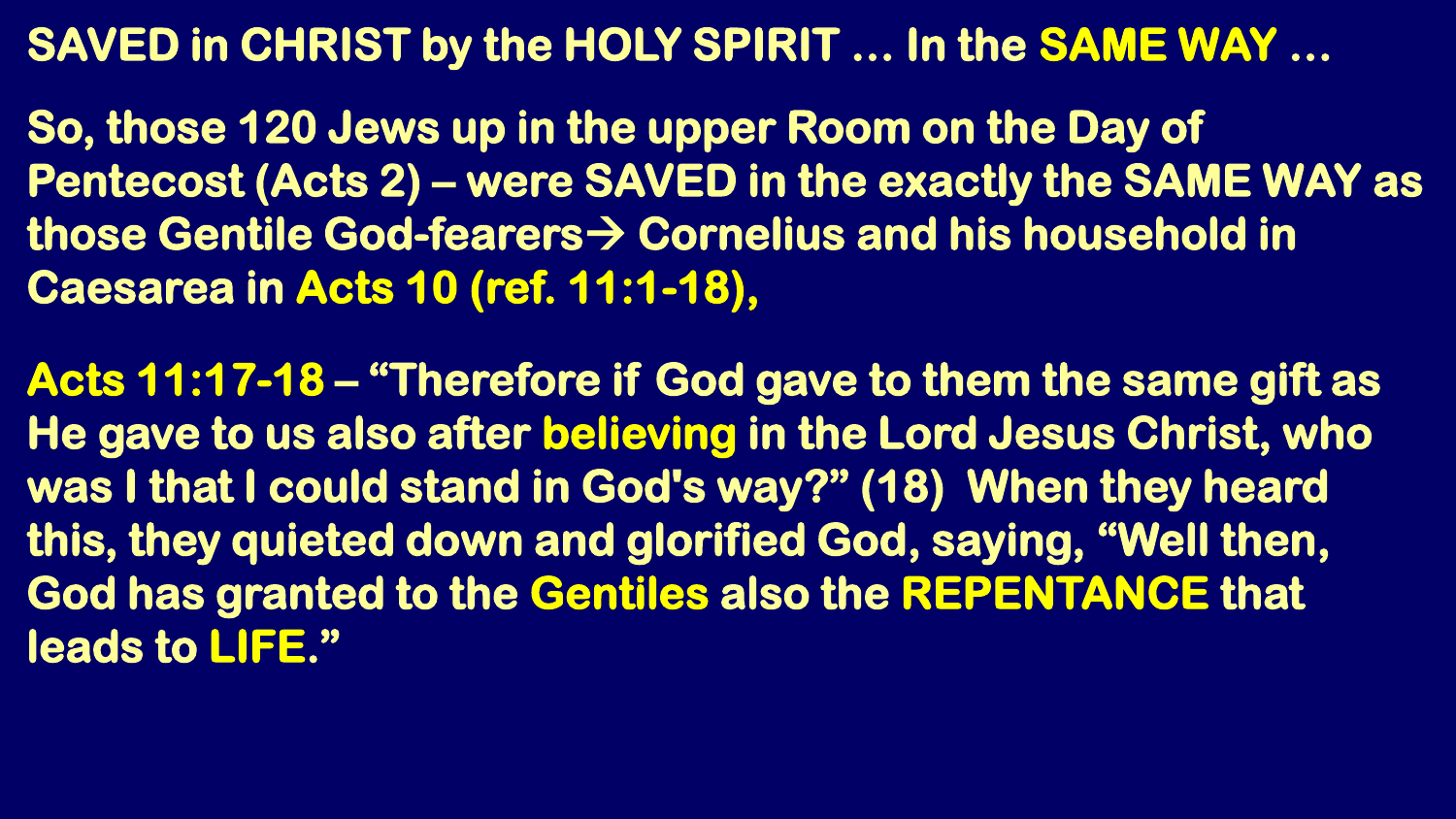# **SAVED in CHRIST by the HOLY SPIRIT … in the SAME WAY …**

**Acts 11:17-18 – "Therefore if God gave to them the same gift as He gave to us also after believing in the Lord Jesus Christ, who was I that I could stand in God's way?" (18) When they heard this, they quieted down and glorified God, saying, "Well then, God has granted to the Gentiles also the repentance that leads to life."** 

**All humans are SAVED by Christ in the Same Way … Surrendered, Repentant TRUST, Personal Trust in Jesus Christ on the basis of His Crucifixion, Death, Burial, and Resurrection God, the Holy Spirit comes and lives inside of the New Believer in Christ – Born Again, Born of the Spirit Jew and/or Gentile**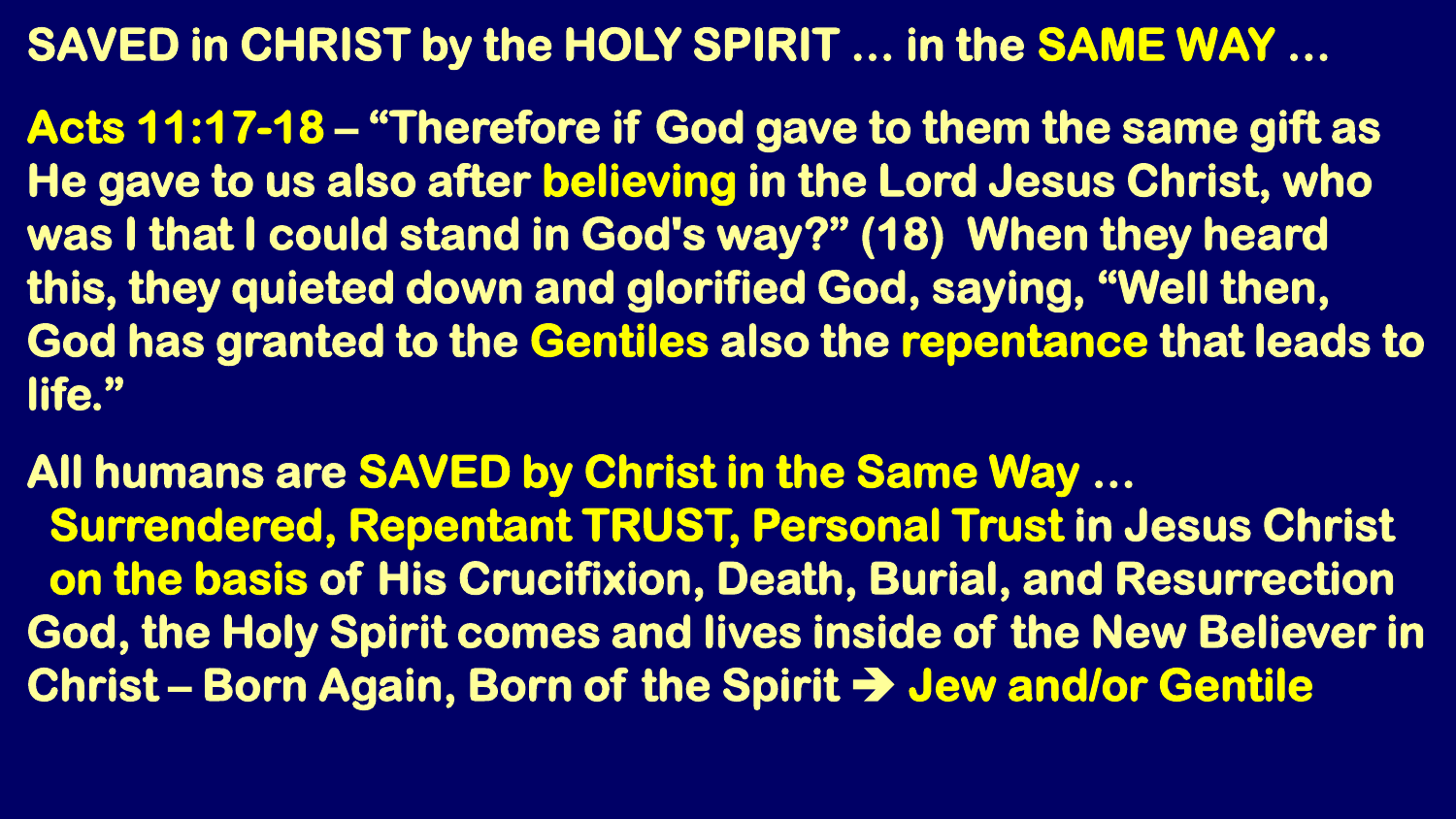**(13) After they had stopped speaking, James answered, saying, "Brethren, listen to me. (14) Simeon [Peter] has related how God first concerned Himself about taking from among the Gentiles a people for His name. (15) With this the words of the Prophets agree, just as it is written, (16) 'AFTER THESE THINGS I will return, AND I WILL REBUILD THE TABERNACLE OF DAVID WHICH HAS FALLEN, AND I WILL REBUILD ITS RUINS, AND I WILL RESTORE IT, (17) SO THAT THE REST OF MANKIND MAY SEEK THE LORD, AND ALL THE GENTILES WHO ARE CALLED BY MY NAME,' (18) SAYS THE LORD, WHO MAKES THESE THINGS KNOWN FROM LONG AGO. (19) "Therefore it is my judgment that we do not trouble those who are turning to God from among the Gentiles, (20) but that we write to them that they abstain from things contaminated by idols and from fornication and from what is strangled and from blood.**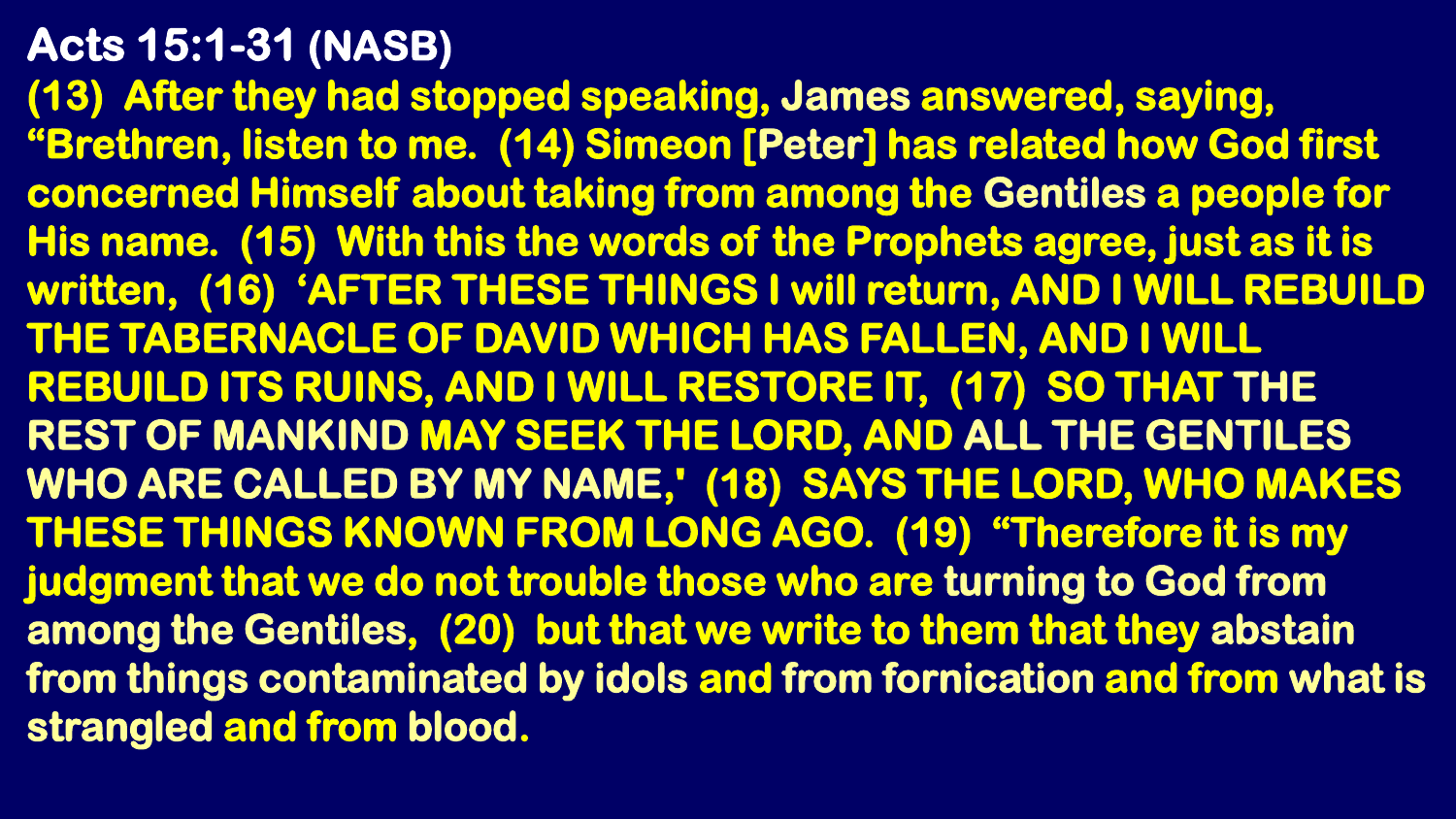**(21) For Moses from ancient generations has in every city those who preach him, since he is read in the synagogues every Sabbath." (22) Then it seemed good to the apostles and the elders, with the whole church, to choose men from among them to send to Antioch with Paul and Barnabas--Judas called Barsabbas, and Silas, leading men among the brethren, (23) and they sent this letter by them, "The apostles and the brethren who are elders, to the brethren in Antioch and Syria and Cilicia who are from the Gentiles, greetings. (24) Since we have heard that some of our number to whom we gave no instruction have disturbed you with their words, unsettling your souls, (25) it seemed good to us, having become of one mind, to select men to send to you with our beloved Barnabas and Paul, (26) men who have risked their lives for the Name of our Lord Jesus Christ. (27) Therefore we have sent Judas and Silas, who themselves will also report the same things by word of mouth.**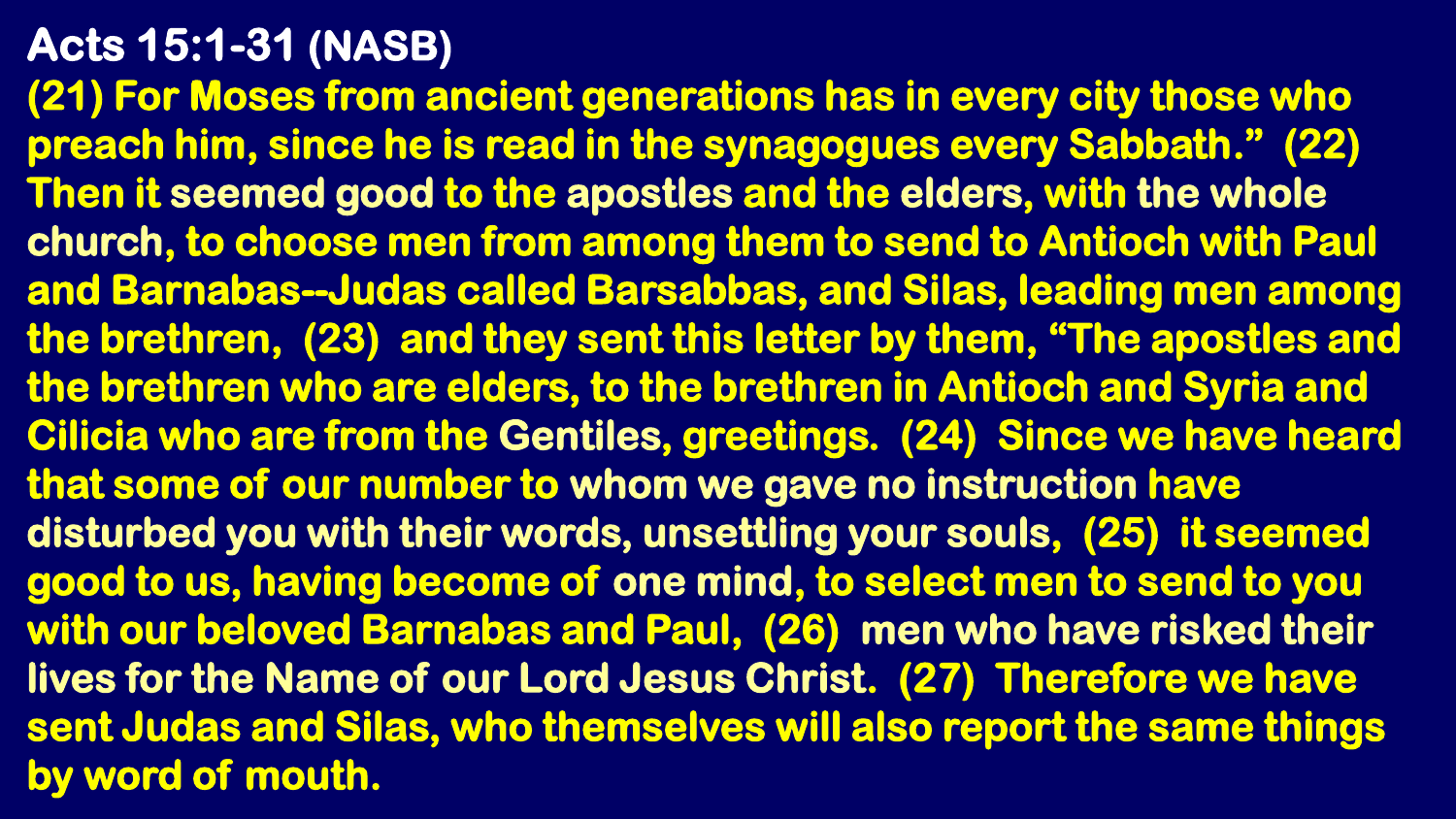**(28) For it seemed good to the Holy Spirit and to us to lay upon you no greater burden than these essentials: (29) that you abstain from things sacrificed to idols and from blood and from things strangled and from fornication; if you keep yourselves free from such things, you will do well. Farewell." (30) So when they were sent away, they went down to Antioch; and having gathered the congregation together, they delivered the letter. (31) When they had read it, they rejoiced because of its encouragement.**

### **( THANK GOD WE ARE FREE AT LAST )**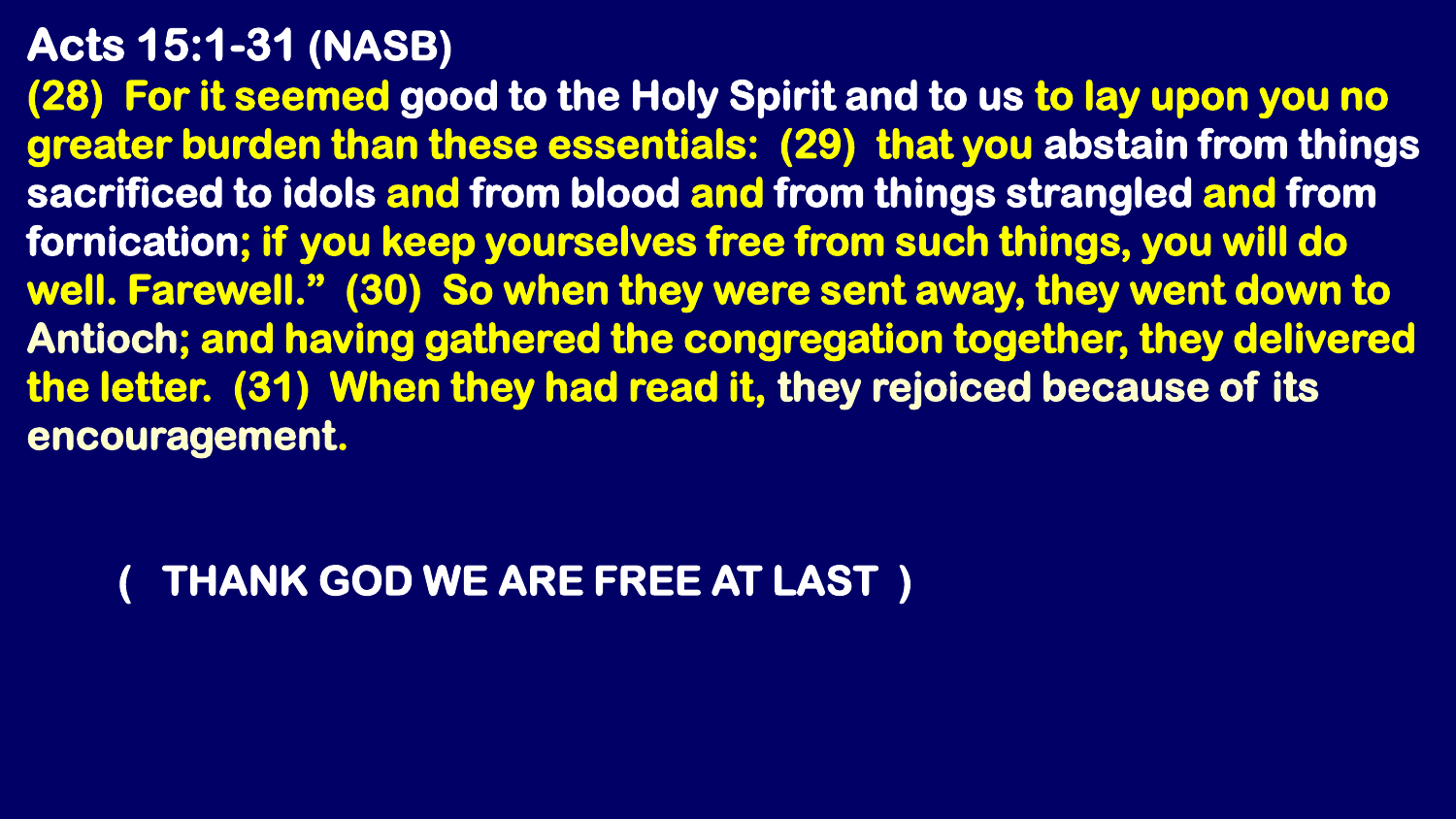#### **SAVED in CHRIST by the HOLY SPIRIT … in the SAME WAY …**

#### **After Much DEBATE and DISCUSSION …**

**(28) For it seemed good to the Holy Spirit and to us to lay upon you no greater burden than these ESSENTIALS: (29) that you abstain from things sacrificed to idols and from blood and from things strangled and from fornication; if you keep yourselves free from such things, you will do well. Farewell."**

**There is NO hint of Gentiles needing to "Follow" or "OBEY" the Mosaic Law after they come to Christ NOR to maintain their relationship with Christ, thereafter.**

**Those few "essentials" are actually Biblical. Those were ordained by the Holy Spirit via the church in Jerusalem. Yes, they still apply today – in Christ, in the body of Christ.**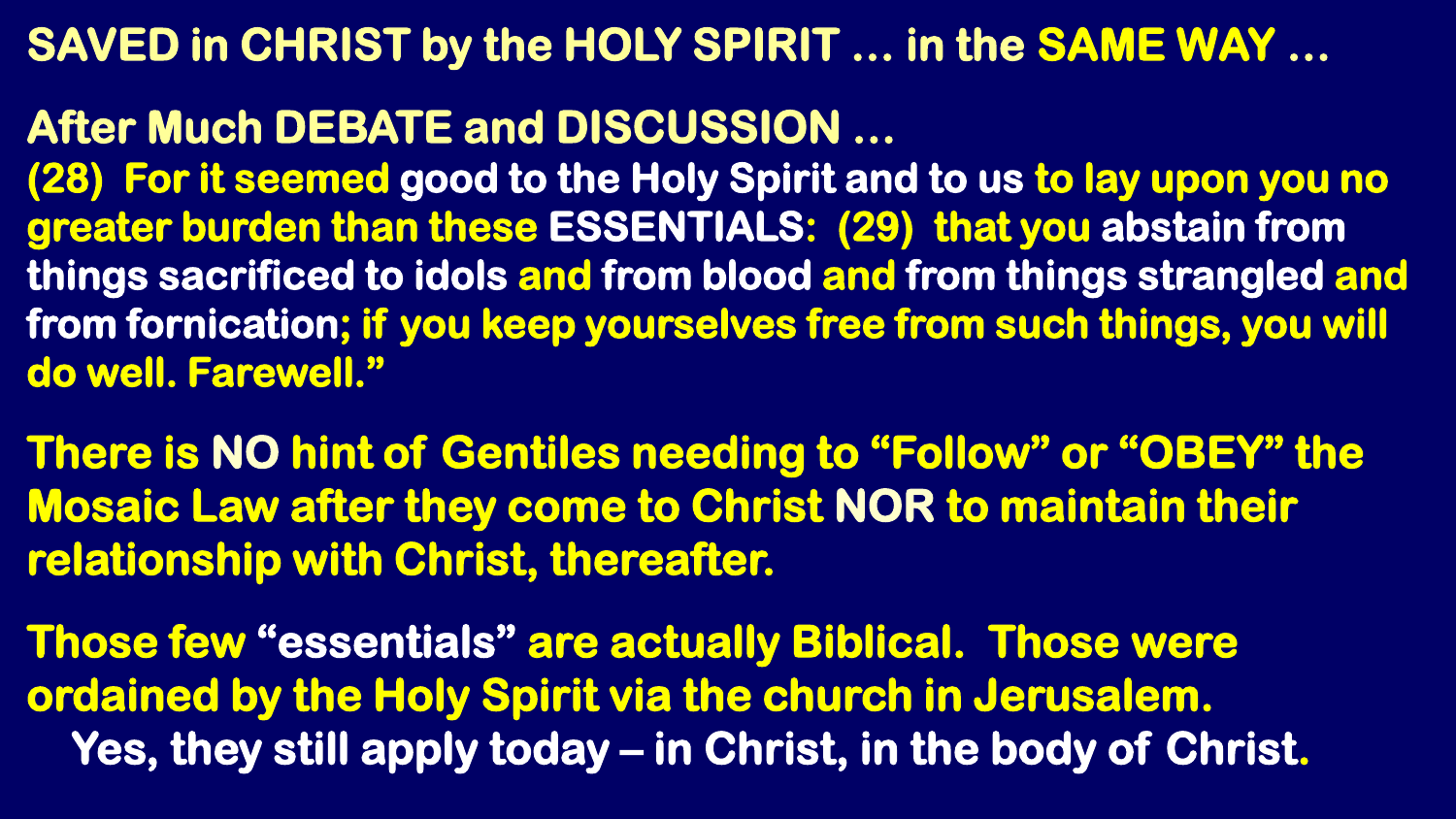**SAVED in CHRIST by the HOLY SPIRIT … in the SAME WAY … After Much DEBATE and DISCUSSION …** 

- **1. Stay away from anything that relates to IDOLATRY**
- **2. Avoid Drinking Blood, using raw blood to cook with etc.**
- **3. Avoid the Strangled**  $\rightarrow$  **Meat that was not drained**
- **4. Avoid all types of Sexual Sins**

**This is in addition to your normal Daily Walk with Christ – This is for your health, but also as a Witness to the Lost, as well Your Daily Trusting Personal Relationship with Christ Your Fellowship relationship with other believers (Church) Your Witness to the Lost around you. No need to ADD any Traditions, NO New Rules, etc.**